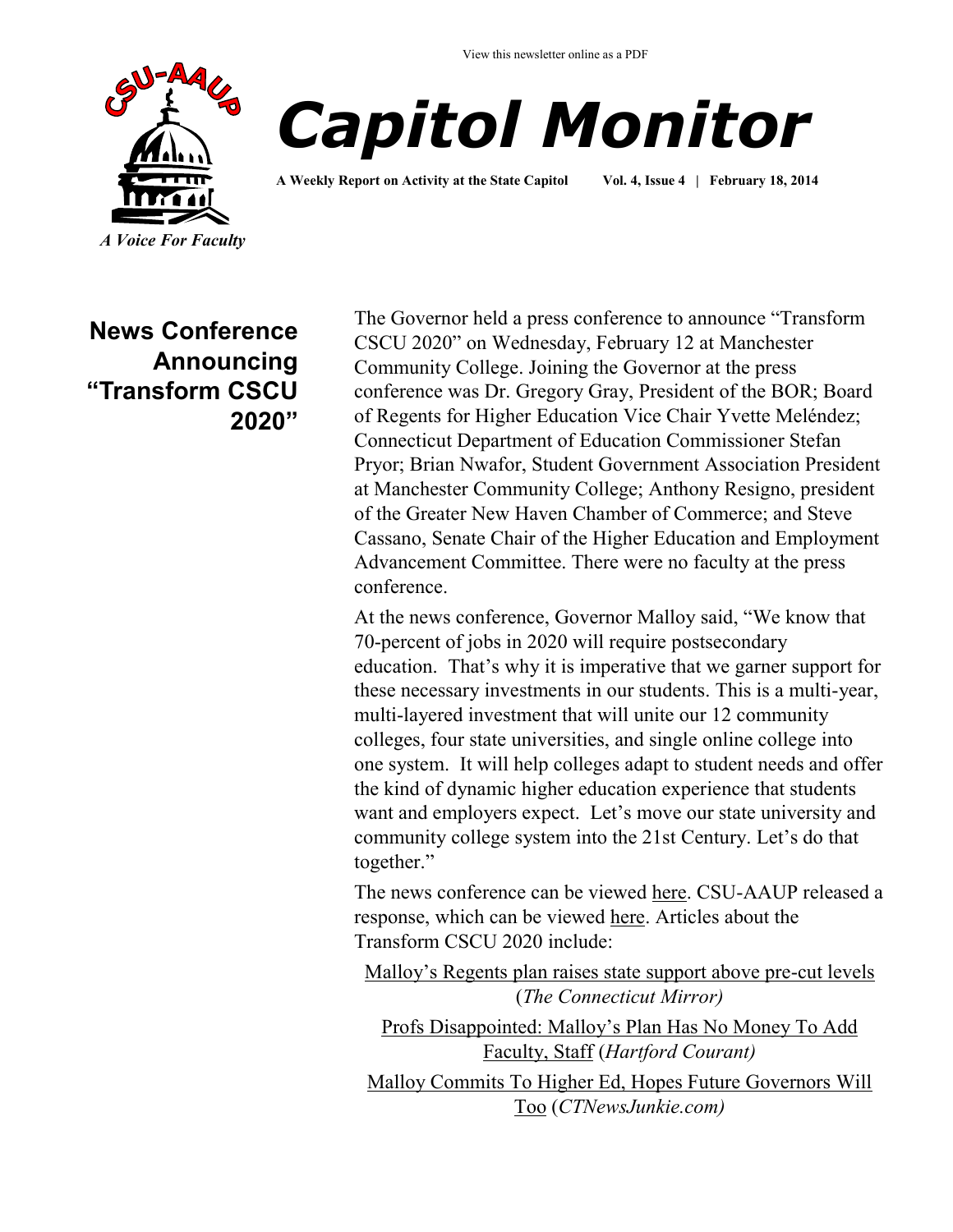**Please Consider Testifying: Appropriations Committee Hearing on Higher Ed**

The Appropriations Committee is currently holding state agency budget presentations and public hearings. **The presentation and public hearing on Higher Education, including Transform CSCU 2020, will be on Monday, February 24**. The Board of Regents will testify at 10am and the public hearing will begin at 5pm. The hearings will take place at the Legislative Office Building in Hartford in Hearing Room 2C.

CSU-AAUP is encouraging our members and students to attend the Appropriations Committee hearing and testify. While we support the goals of Transform CSCU 2020 and certainly welcome additional funding for our universities, we believe the proposal lacks funding for additional faculty and we stress the need to maintain separate block grants and capitol funds for CSU, the Community Colleges, and Charter Oak State College. **If you would like sign up to testify, please notify Ellen Benson at [bensonell@ccsu.edu](mailto:bensonell@ccsu.ed?subject=Appropriations%20Hearing) by Friday, February 21**. Our lobbyists will be assisting with signups earlier in the day. Information about testifying can be found [here](http://www.cga.ct.gov/app/docs/2013/2013%20Budget%20Hearing%20Schedule%20for%20Publication.pdf) (but please note that our lobbyists will be attending the lottery for you). You must bring 25 copies of your testimony with you. If you are not able to attend the hearing, testimony can be sent to [appropriationtestimo@cga.ct.gov.](mailto:appropriationtestimo@cga.ct.gov?subject=Testimony%20re:%20Higher%20Education) 

## **Higher Education Committee Meeting**

The Higher Education and Employment Advancement Committee met on Tuesday, February 18 at 10:30am to review certain committee bills, including *An Act Concerning the Board of Regents*, *An Act Concerning Connecticut Scholarships*, and *An Act Creating a Pilot Program at Southern Connecticut State University to Require State Contractors Who are Awarded Contracts to Perform Work at SCSU use the City of New Haven's Workforce Diversity Contracting Standards.* These bills do not include any language yet. The full agenda and list of bills can be viewed [here.](http://www.cga.ct.gov/2014/HEDdata/ca/2014CA-00218-R001030HED-CA.htm)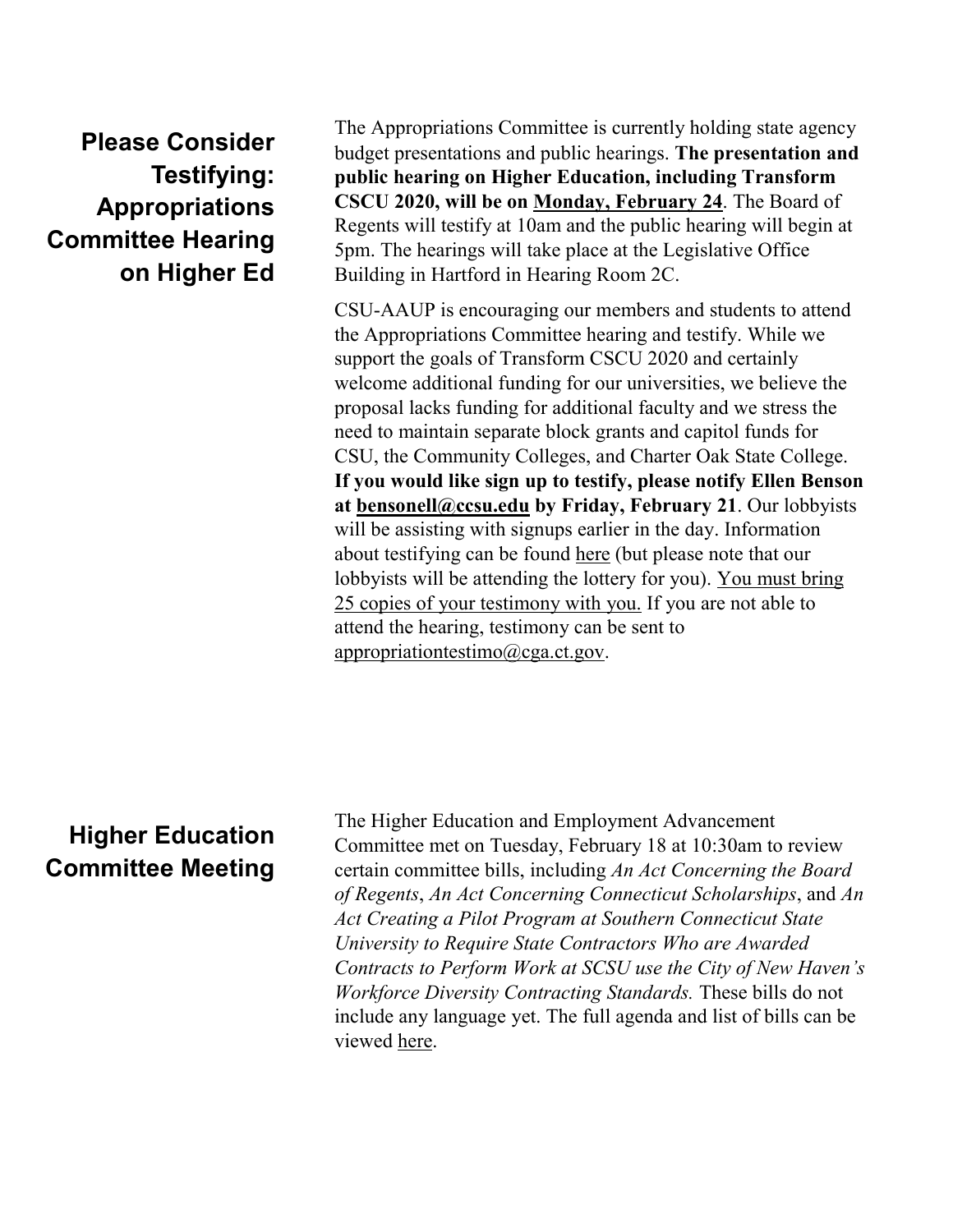### **Bills: Week of 2/10**

*"I support or oppose one of these bills; what should I do?"*

- 1. Write to your legislators! Find them [here.](http://www.cga.ct.gov/asp/menu/CGAFindLeg.asp)
- 2. [Track](http://www.cga.ct.gov/aspx/CGAPublicBillTrack/Register.aspx) the bill so you know when

The following list of bills have been identified as having a potential impact on our members if passed. We will follow the progress of the bills throughout the session and alert our members if action is needed.

Please remember that these are simply proposals. Thousands of bills are filed in a legislative session but only a few hundred make it to the Governor for consideration.

#### **EDUCATION & HIGHER EDUCATION**

H.B. No. 5127 (RAISED): *[AN ACT DEFINING THE UCONN](http://www.cga.ct.gov/asp/cgabillstatus/cgabillstatus.asp?selBillType=Bill&bill_num=HB05127&which_year=2014)  [FOUNDATION AS A PUBLIC AGENCY FOR PURPOSES OF](http://www.cga.ct.gov/asp/cgabillstatus/cgabillstatus.asp?selBillType=Bill&bill_num=HB05127&which_year=2014)  [THE FREEDOM OF INFORMATION ACT AND REQUIRING](http://www.cga.ct.gov/asp/cgabillstatus/cgabillstatus.asp?selBillType=Bill&bill_num=HB05127&which_year=2014)  [AUDITING OF THE FOUNDATION BY THE AUDITORS OF](http://www.cga.ct.gov/asp/cgabillstatus/cgabillstatus.asp?selBillType=Bill&bill_num=HB05127&which_year=2014)  [PUBLIC ACCOUNTS](http://www.cga.ct.gov/asp/cgabillstatus/cgabillstatus.asp?selBillType=Bill&bill_num=HB05127&which_year=2014)*

**Statement of Purpose:** To subject the UConn Foundation to the provisions of the Freedom of Information Act and to auditing by the Auditors of Public Accounts.

Proposed H.B. No. 5128: *[AN ACT REPLACING TUITION AND](http://www.cga.ct.gov/asp/cgabillstatus/cgabillstatus.asp?selBillType=Bill&bill_num=HB05128&which_year=2014)  [FEES AT PUBLIC INSTITUTIONS OF HIGHER EDUCATION](http://www.cga.ct.gov/asp/cgabillstatus/cgabillstatus.asp?selBillType=Bill&bill_num=HB05128&which_year=2014)  [WITH PAY FORWARD, PAY BACK FINANCING](http://www.cga.ct.gov/asp/cgabillstatus/cgabillstatus.asp?selBillType=Bill&bill_num=HB05128&which_year=2014)*

**Statement of Purpose:** To allow greater access to higher education.

#### **LABOR & PUBLIC EMPLOYEES**

H.B. No. 5066 (RAISED) *[AN ACT CONCERNING CERTAIN](http://www.cga.ct.gov/asp/cgabillstatus/cgabillstatus.asp?selBillType=Bill&bill_num=HB05066&which_year=2014)  [WORKERS' RIGHTS TO COLLECTIVELY BARGAIN](http://www.cga.ct.gov/asp/cgabillstatus/cgabillstatus.asp?selBillType=Bill&bill_num=HB05066&which_year=2014)* **Statement of Purpose:** To clarify the process by which certain workers may collectively bargain.

H.B. No. 5067 (RAISED) *[AN ACT CONCERNING THE](http://www.cga.ct.gov/asp/cgabillstatus/cgabillstatus.asp?selBillType=Bill&bill_num=HB05067&which_year=2014)  [DISCLOSURE OF PERFORMANCE EVALUATIONS OF THE](http://www.cga.ct.gov/asp/cgabillstatus/cgabillstatus.asp?selBillType=Bill&bill_num=HB05067&which_year=2014)  [MEMBERS OF THE STATE BOARD OF LABOR RELATIONS](http://www.cga.ct.gov/asp/cgabillstatus/cgabillstatus.asp?selBillType=Bill&bill_num=HB05067&which_year=2014)  [AND THE STATE BOARD OF MEDIATION AND](http://www.cga.ct.gov/asp/cgabillstatus/cgabillstatus.asp?selBillType=Bill&bill_num=HB05067&which_year=2014)  [ARBITRATION](http://www.cga.ct.gov/asp/cgabillstatus/cgabillstatus.asp?selBillType=Bill&bill_num=HB05067&which_year=2014)*

**Statement of Purpose:** To allow the disclosure of performance evaluations of members of the State Board of Labor Relations and the State Board of Mediation and Arbitration to certain individuals.